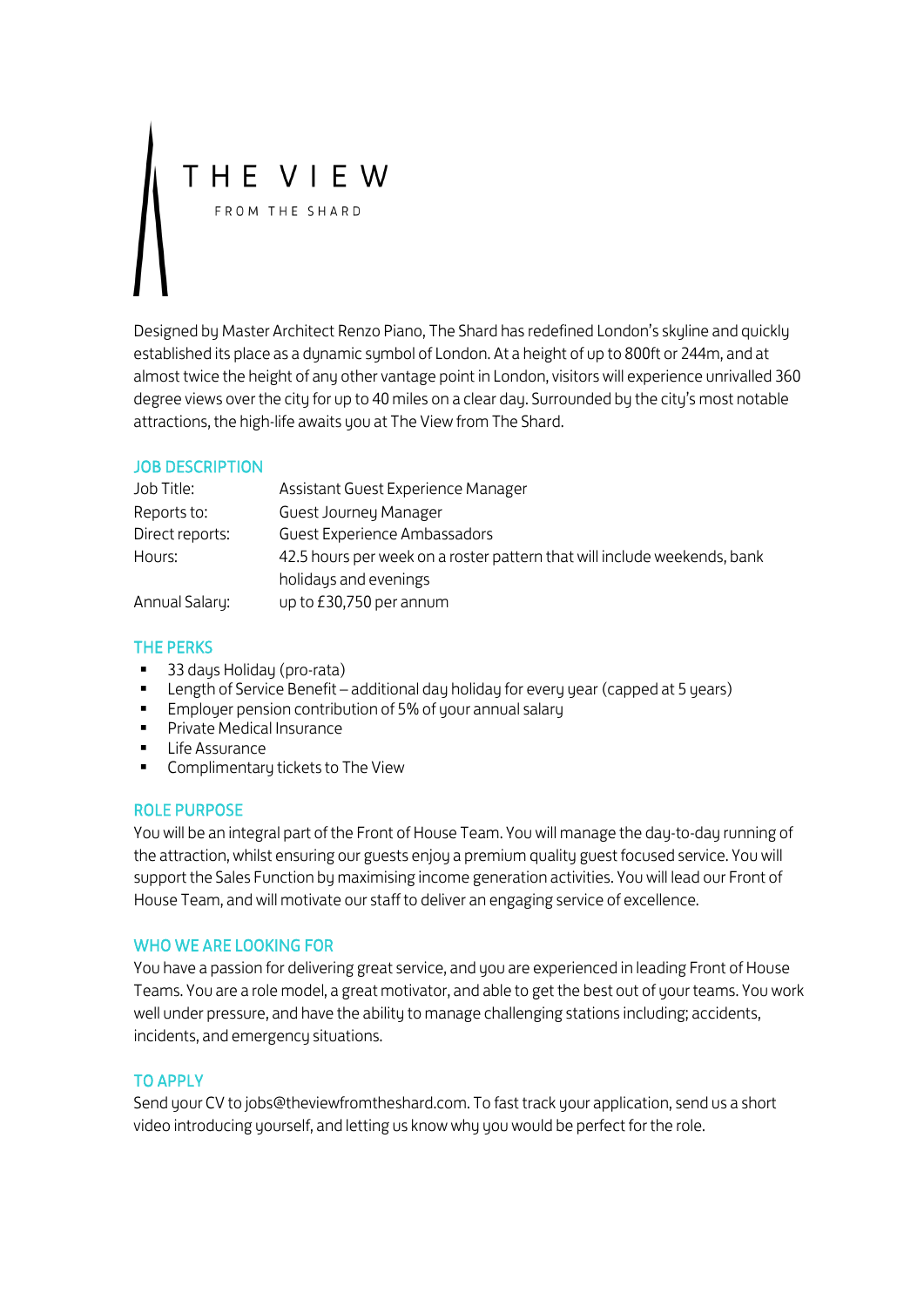## YOUR RESPONSIBILITIES

Guest Experience

- To ensure an excellent standard of customer service is delivered by all team members by monitoring and continually seeking to improve customer service standards
- To lead and motivate the team to ensure that they are undertaking their allocated tasks and responsibilities
- Manage customer complaints and queries in the first instance and know when it is appropriate to escalate the complaint to a more senior manager
- Demonstrate a positive presence within by being alert and aware of guests, present yourself to the highest standard and demonstrate you are approachable
- Ensure that all areas of the guests' journey; main entrance, box office, photo opportunity, F&B areas, the viewing galleries, and retail area etc. always maintained to the highest standards of presentation
- To deputise as the Guest Journey Manager when required. Including attending meetings as their replacement.

Commercial and Ticketing

- Oversee the operation of the box office, ticketing and retail area's (including supporting the photo opportunity and F&B).
- Be aware of promotional activity and ticket types, ensuring ticketing procedures are followed.
- Assist and serve guests at purchase points, handle cash and card transactions
- Ensure income generation activities are maximised, upselling products at purchase points
- Ensure team members carry out daily checks and coach team members to recognise faults
- Support with the fulfilment and dispatching of online orders on a timely basis
- Management of receiving on-site stock deliveries
- Ensure a smooth running of the retail shop, ensuring all goods are received, and stored correctly and replenishment when required.
- Support with completing stock takes and rolling stock takes when required.
- To oversee the cash office function and support the Cashier when necessary

Performance and Resource Management

- Responsible for ensuring that the team is competent in performing the requirements of the Guest Ambassador role
- Actively promote the processes of the annual staff appraisal system aimed at supporting and encouraging staff to give of their best performance and strive for operational and service excellence
- Ensure that all administration relating to personnel matters is completed and that accurate and timely records are maintained
- Active support of structured training programmes in line with any brand, vision, culture and values, statutory requirements (e.g. H&S, etc) and yearly objectives
- Be Involved in the recruitment and selection
- Assist with a structured programme of training and systematically review/give constructive feedback to ensure that procedures and required standards of performance are made clear
- Effective performance and attendance managements
- Management of the staff roster